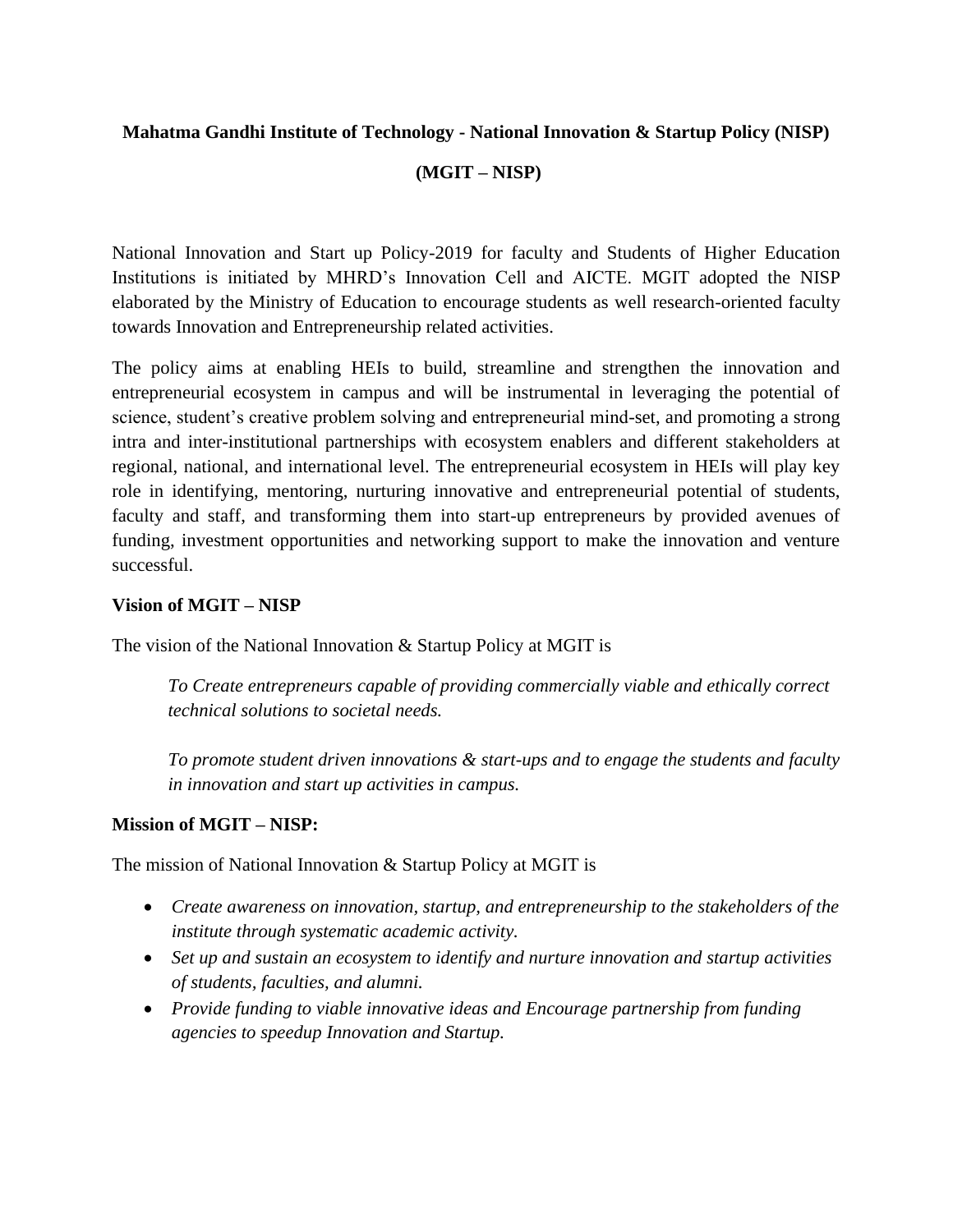## **NISP Implementation Committee**

#### **Dr. P Ram Kishore Kumar Reddy – Institute coordinator, NISP**

- Dr. P. Venkata Ramana Coordinator, Industry Institute Partnership Cell (IIPC)
- Mrs. K.C. Sabitha Coordinator, Enterprenaurship Development Cell (EDC)
- Mrs. A.V.L. Prasuna Assistant Professor, Dept of IT
- Dr. V. Subbaramaiah Assistant Professor, Dept of CSE
- Dr. S. Praveena Assistant Professor, Dept of ECE
- Mr. P. Pradyumna Assistant Professor, Dept of EEE
- Mr. S. Abhishek Reddy Assistant Professor, Dept of EEE
- Dr. RVSM Ramakrishna Assistant Professor, Dept of MME
- Mr. A. Abhilash Assistant Professor, Dept of CED
- Dr. V. Harileela Assistant Professor, Dept of M&H
- Mr. V. Srinivas Rao Assistant Professor, Dept of MCT

#### **Objectives of MGIT – NISP:**

The objectives of the National Innovation and Startup policy of MGIT are:

- *1. To impart the skill of innovative thinking through training programs and academic activities like workshops, symposium, etc to students, faculty and other stake holders involved.*
- *2. Assess and identify innovative and startup ideas periodically to provide necessary support.*
- *3. Collaborate with the inventor, parent institution and the funding agency to market the idea / product and cultivate an entrepreneurial environment through the promotion and encouragement of institute entrepreneurs and/or their alumni.*
- *4. To set up incubator facilities, provide start-ups such as mentoring, legal, financial, technological, intellectual property related to cost-effective infrastructural support and value-added services.*
- *5. To provide a forum for the speedy commercialization of technologies developed by MGIT faculty and students.*